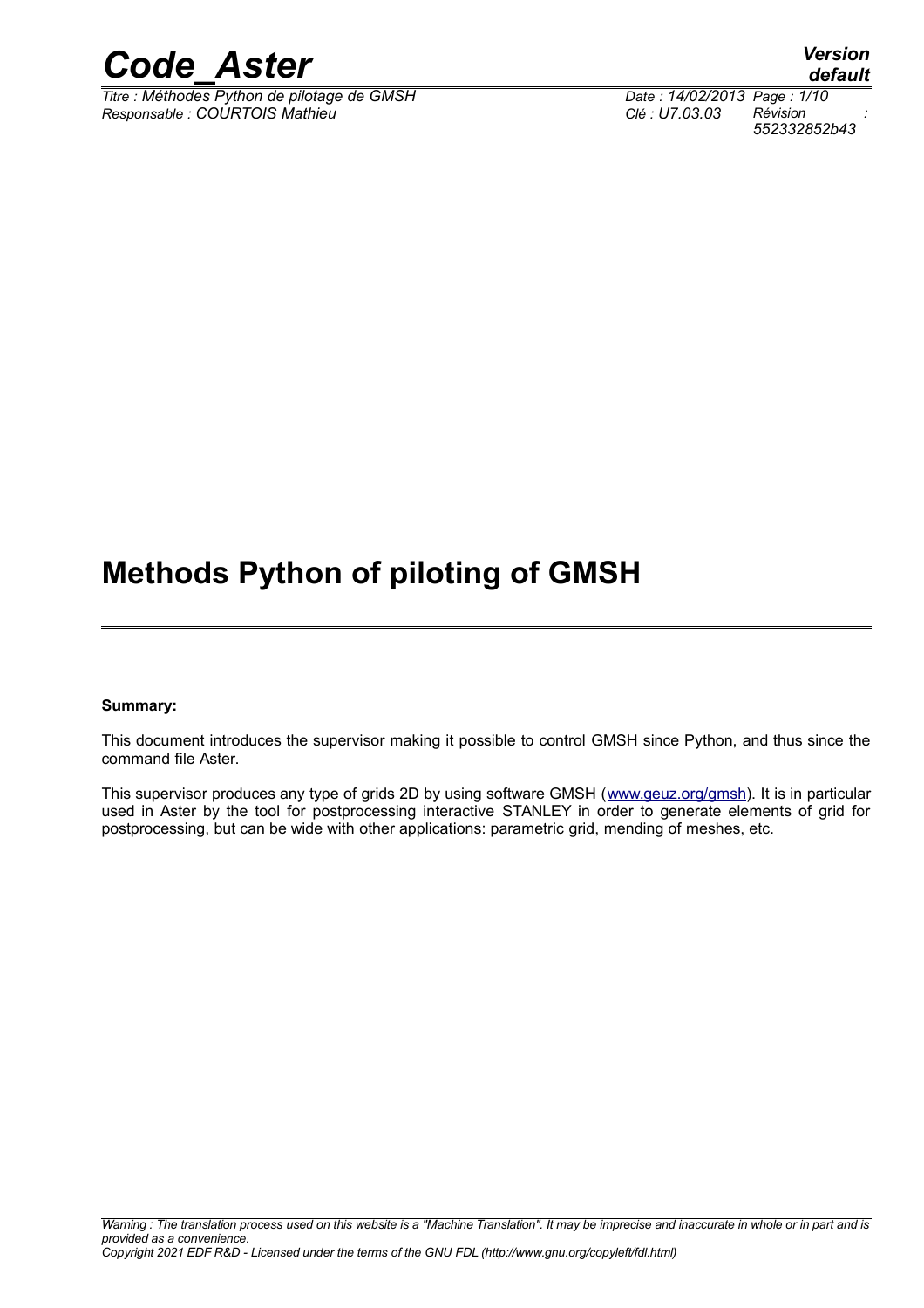*Titre : Méthodes Python de pilotage de GMSH Date : 14/02/2013 Page : 2/10 Responsable : COURTOIS Mathieu Clé : U7.03.03 Révision :*

*552332852b43*

**1 Instructions**

There are four stages to follow to produce a grid with supervisor GMSH:

- 1) Definition of the geometry;
- 2) Definition of the discretizations;
- 3) Creation of grid GMSH and of GROUP MA and associated objects "Physical";
- 4) Importation of grid GMSH in Aster.

#### **Simple example of use:**

In the following example, one uses the features of the supervisor to generate the grid of a rectangular plate:

#### **Geometry**

```
from Utilitai.sup qmsh importation *
larg = 5.H beton = 3.
H S1 = 4.
t beton = 25.prog S1 = 1.1
```
One imports the module and one defines some parameters.

```
# Geometry 
 O = Not (0, 0)With = Not (large, 0)B = Not (large, H_beton)C = Not (0, H_b)D = Not (0, -\overline{H} S1)E = Not (large, -H_S1)OA = Line (O, A)AB = Line (A, B)BC = Line (B, C)OC = Line (O, C)OD = Line (O, D)OF = Line (D, E)AE = Line (A, E)S2 = Surface (OA, AB, BC, OC)S1 = Surface (OD, OF, AE, OA)
```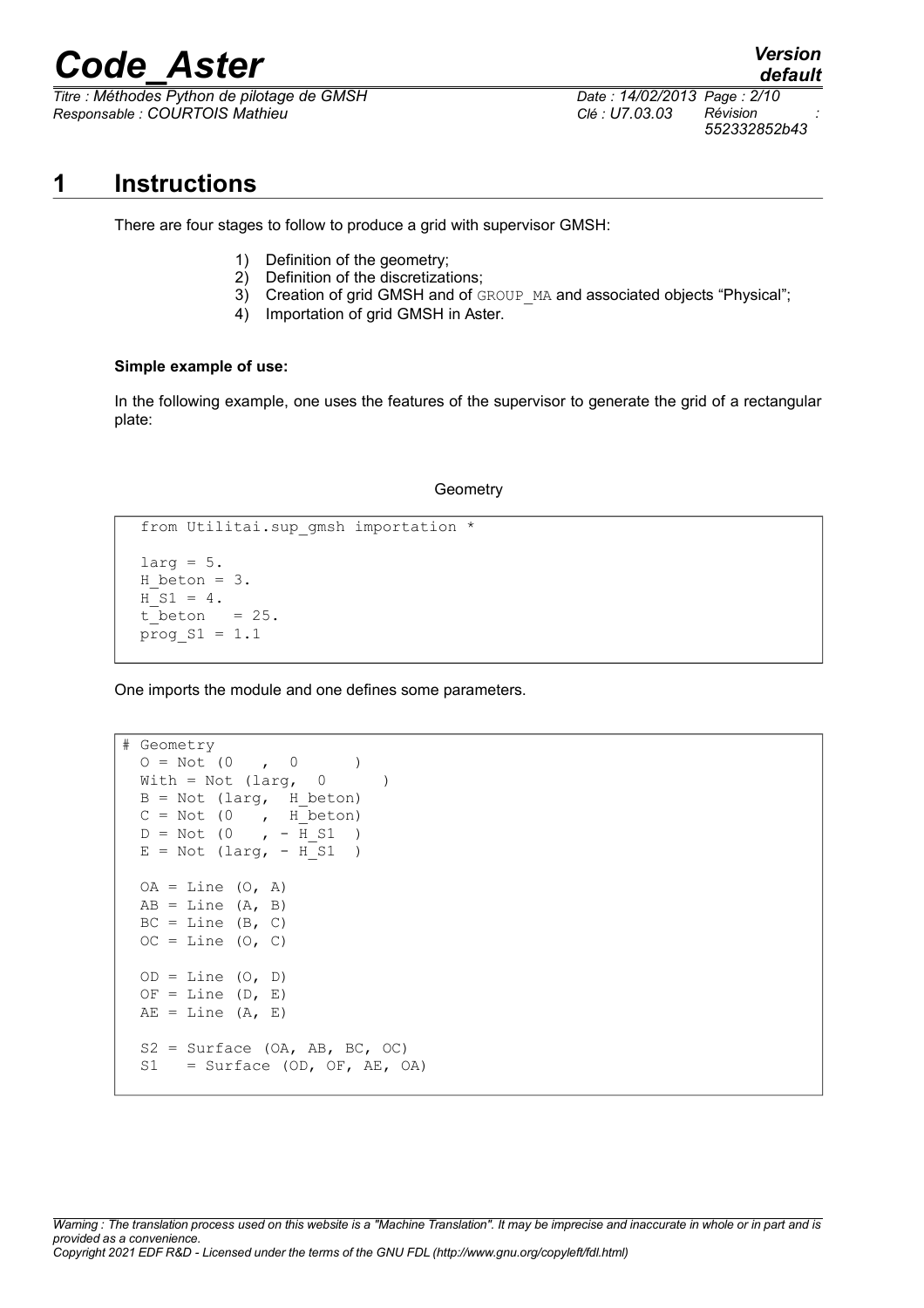

*Responsable : COURTOIS Mathieu Clé : U7.03.03 Révision :*

*552332852b43*

One creates points, lines between the points and of surfaces starting from the lines.

```
# Discretization
  OA.Transfinite (1)
  BC.Transfinite (1)
  DE.Transfinite (1)
 N beton = int (H beton/t beton + 0.5)
 AB.Transfinite (N beton)
  OC.Transfinite (N_beton)
 N S1 = Progress (H S1, r=prog S1, h=t beton)
  OD.Transfinite (N_S1, prog_S1)
 AE. Transfinite (N S1, prog S1)
  S2.Transfinite ()
  S1.Transfinite ()
```
One defines the discretization of the lines and surfaces.

```
# Grid
mesh = Mesh() mesh. Physical ('BOTTOM', OF)
 mesh. Physical ('LAT_G', OC, OD)
mesh. Physical ('LAT D', AB, AE)
 mesh. Physical ('INTERFAC', OA)
 mesh. Physical ('HIGH', BC)
 mesh. Physical ('S2', S2)
 mesh. Physical ('S1', S1)
```
One creates the object grid and one defines the groups of meshs which will be GROUP MA in SD grid Aster and of " *Physical "* in GMSH (the latter will be named *GM1* , *GM2* , etc…).

```
MY = mesh.LIRE GMSH (MODI QUAD = 'YES' )
```
Importation of the grid in Aster: *MA* is a grid Aster.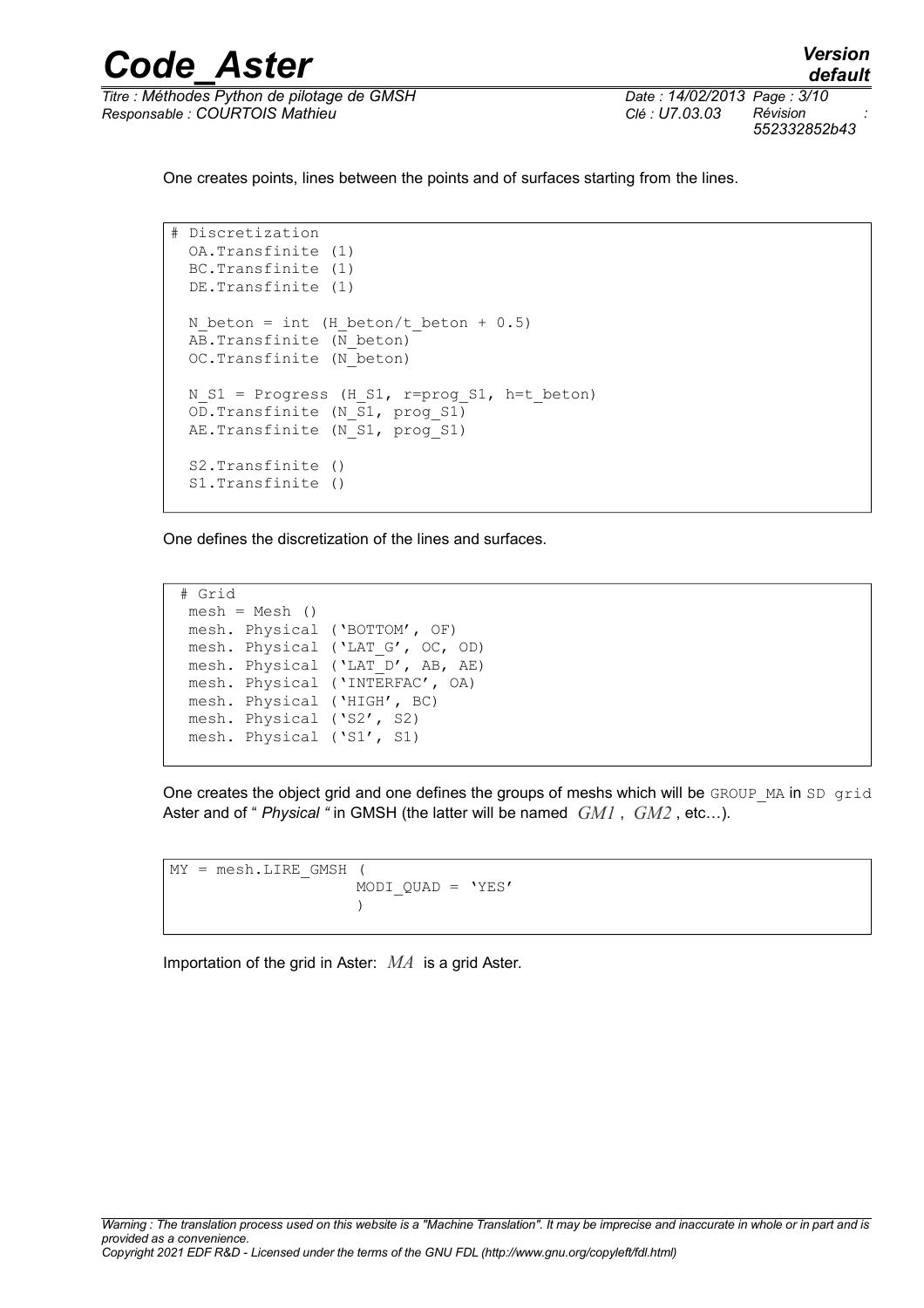*Titre : Méthodes Python de pilotage de GMSH Date : 14/02/2013 Page : 4/10 Responsable : COURTOIS Mathieu Clé : U7.03.03 Révision :*

*default 552332852b43*

### **2 List of the functions available**

The list of the functions is extracted directly from the source,  $\sup$  gmsh.py, which explains why it is in English.

### **2.1 Generic class for the geometrical objects**

**class Geometric:**

```
 private attribute
  parameters : dictionary of the attributes (except relation and parameters
itself)
                  see getattr and setattr
    Attributes
    num : index among gmsh objects
    Mandelevium : mesh descriptor
    mesh : related mesh object
     relation : model object in box of coincidence
    Public methods 
    Is point: return true is the object inherits of the Not class
    Is line : return true is the object inherits of the Line class
    Is surface: return true is the object inherits of the Surface class
    Is volume: return true is the object inherits of the class Volume
        Is same dimension: return true is both objects are of the same
dimension
                         (not, line, surface gold volume)
       in - > object to compares to coil 
     Duplicate : duplicate year object and bases its mesh_descriptor
                  one the mesh descriptor of the model
    Coincide : assert that year object is coincides with has model one
                   All the attributes are then automatically read from 
                  the model object (see __ setattr and __ getattr).
       in - > model object
    Private method 
     Root:
         Provides the root object of year object, IE the object itself yew
there is No relation
       however the deepest model in box of relation.
    Geometric coincide: check yew has geometrical coincidence is possible
                            return information about the coincidence, false
else.
       in - > model object
```
*Warning : The translation process used on this website is a "Machine Translation". It may be imprecise and inaccurate in whole or in part and is provided as a convenience.*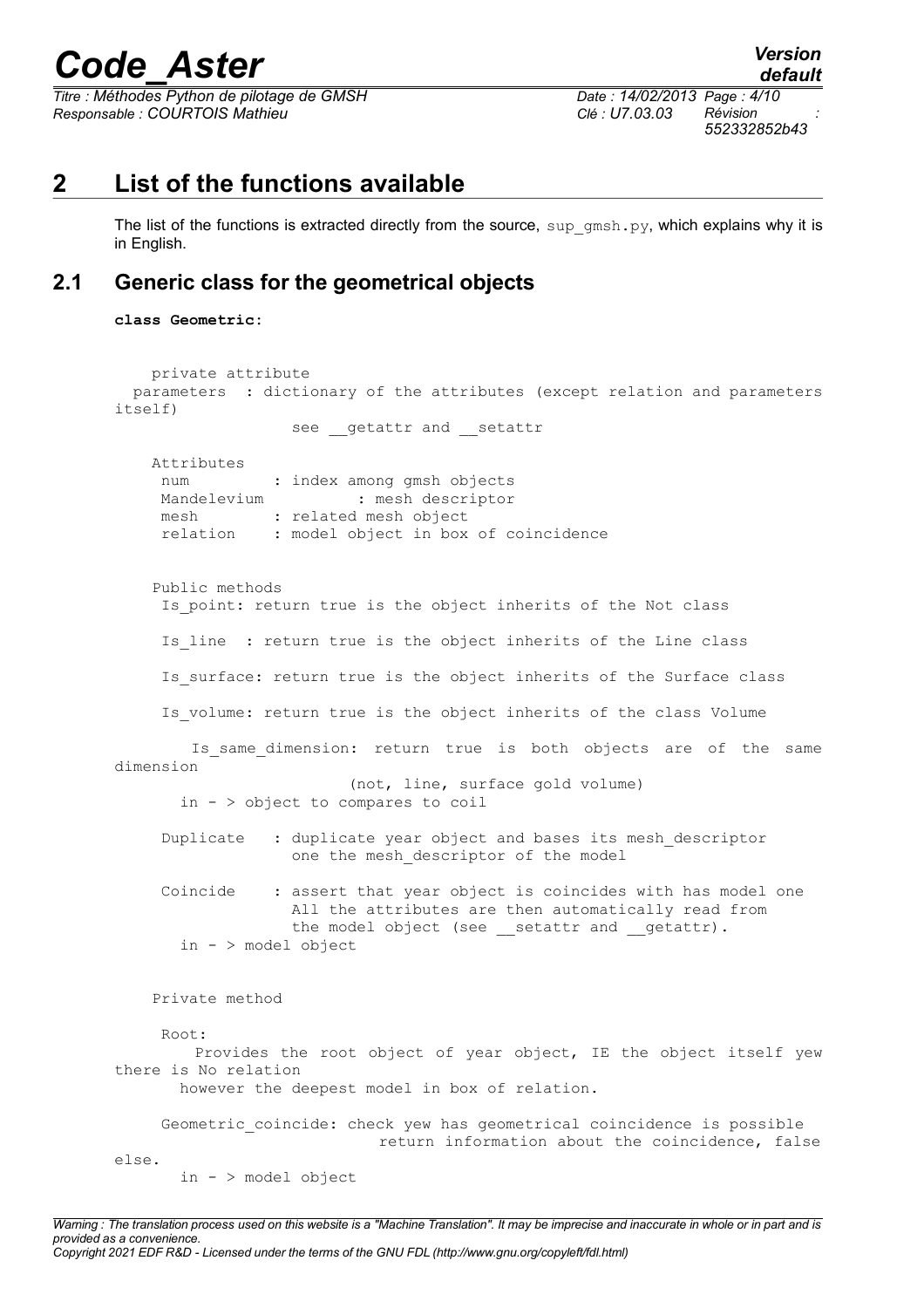*Titre : Méthodes Python de pilotage de GMSH Date : 14/02/2013 Page : 5/10 Responsable : COURTOIS Mathieu Clé : U7.03.03 Révision : 552332852b43* Deep coincide: proceed recursively to depending ensure coincidence of the sub-objects in - > model object in  $-$  > corresponds (information returned by Geometric coincide) setattr: distinguish two sets of attributes relation (fast to has relation with has model object in box of coincidence) all the other attributes which are stored in the dictionary parameters instead of the usual dict yew there is No relation (see Coincides) and in the model object yew there has coincidence getattr: yew the object is related (relation <> None) the attribute is read in the model object. Else, it is read in the current object, actually in the dictionary parameters (see setattr) Thanks to thesis two overloaded methods, the access to the attributes is usual yew there is No relation whereas the attributes of the model object are accessed transparently yew there has relation . \_\_cmp: The comparison of two objects involves possible coincidence. It is No more the object ids that are compared goal the object roots (.relation yew any). Gmsh : produce the source codes for Gmsh in - > mesh Gmsh send: send has line code to the gmsh to interpret in  $-$  > line code (G-string) Intermediate meshing: produce the source codes for the intermediate objects in  $-$  > mesh Object meshing: produce the source codes for the current object VAr - > object number (modified yew several objects are created) **2.2 Functions for the objects NOT class Not (Geometric):** Public methods  $\overline{\phantom{a}}$  init: in  $-$  > coordinates (the 3rd is zero by defect)

> Size : set the size of the neighbouring elements  $in - > size$

 Attractor: define the not ace year attractor in  $-$  > scale x: size amplification Factor in the X-direction in  $-$  > scale y: size amplification Factor in the there-direction in - > distance: influence outdistances for the disturbance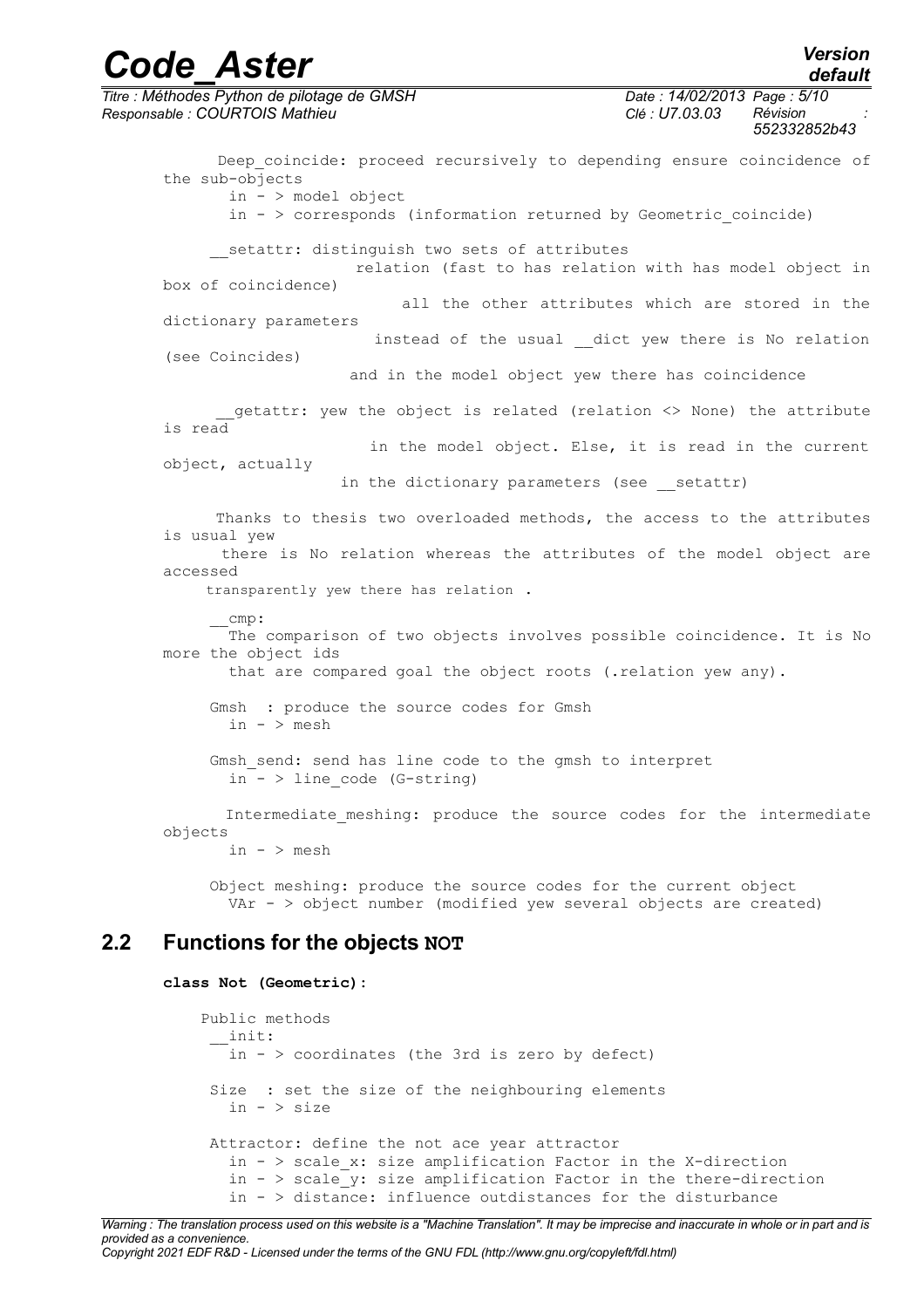*Titre : Méthodes Python de pilotage de GMSH Date : 14/02/2013 Page : 6/10 Responsable : COURTOIS Mathieu Clé : U7.03.03 Révision :*

*552332852b43*

*default*

 Attributes coor: coordinates size: neighbouring element size attractor: parameters of the attractor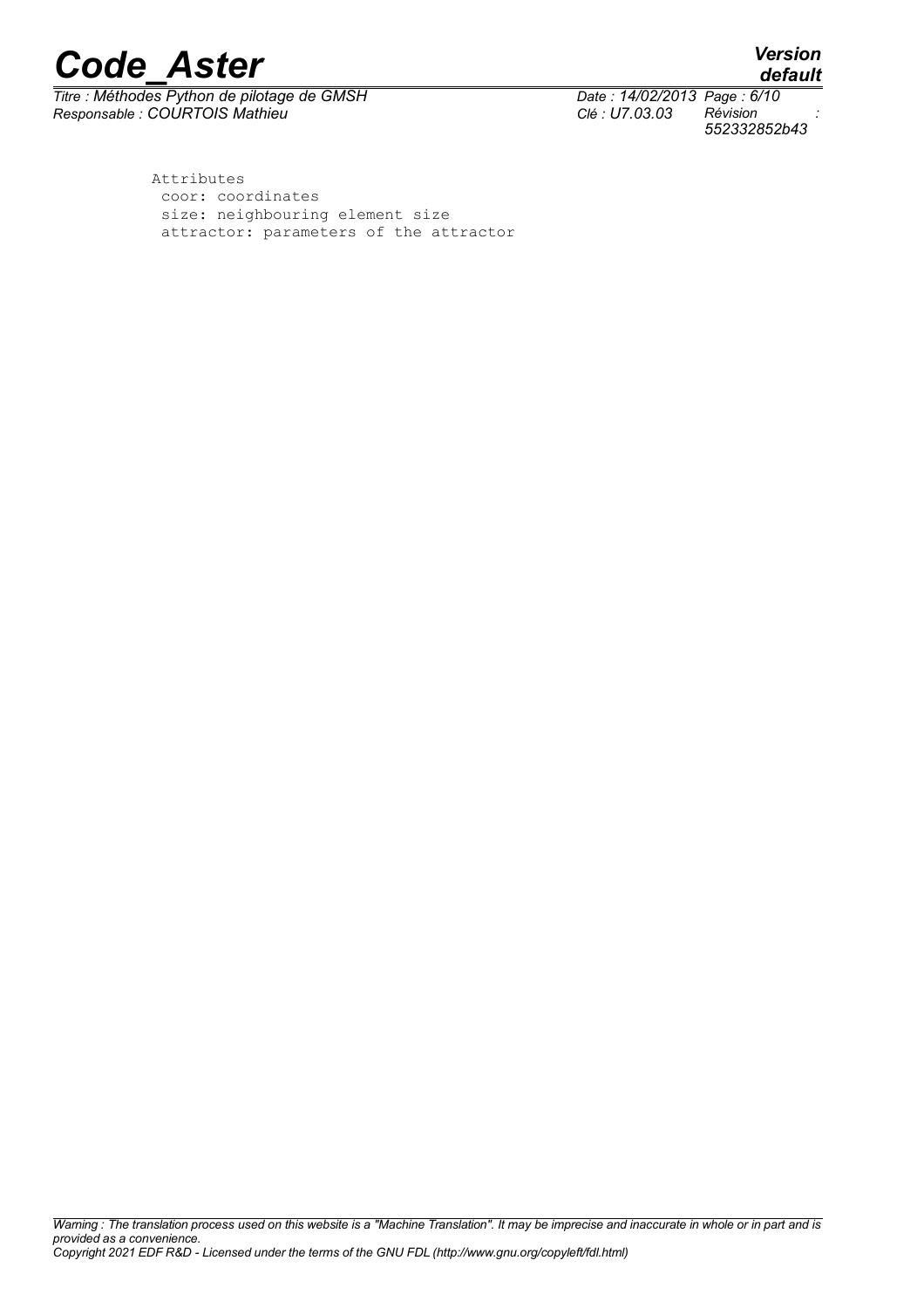## *Code\_Aster Version*<br>*default*<br>*Citre : Méthodes Python de pilotage de GMSH Date : 14/02/2013 Page : 7/10*

*Titre : Méthodes Python de pilotage de GMSH Date : 14/02/2013 Page : 7/10 Responsable : COURTOIS Mathieu Clé : U7.03.03 Révision :*

*default 552332852b43*

### **2.3 Functions for the objects LINE**

**class Line (Geometric):**

LINE OBJECT

Public methods

 Attractor: define the not ace year attractor in - > scale\_x: size amplification Factor in the X-direction in  $-$  > scale  $y$ : size amplification Factor in the there-direction in  $-$  > distance: influence outdistances for the disturbance

**class Circle (Line):**

CIRCLE OBJECT

**def Curve (l\_x, l\_y, l\_z=None):**

CURVE OBJECT (in - > list of points)

#### **2.4 Functions for the objects SURFACE**

#### **class Surface (Geometric):**

SURFACE OBJECT (inherit from the Geometric class)

 Public methods \_\_init: in - > lines: external bounday of the surface (lines should Be connected)

 Holes: set the internal holes (surfaces) in - > holes: list of holes

 Boundary: checks that the boundary has closed loop and returns the orientation of the edges

Ruled: the surface is declares has ruled one

 Relocate: relocate the surface in - > tran: (numpy) vector of translation

 Recombine: recombine the surface (try to mesh with quadrangles instead of triangles)

Transfinite: The mesh to Be transfinite declares

 Attributes lines: list of external boundary lines holes: list of internal holes (surfaces) ruled: indicates (false gold true) yew the surface has ruled surface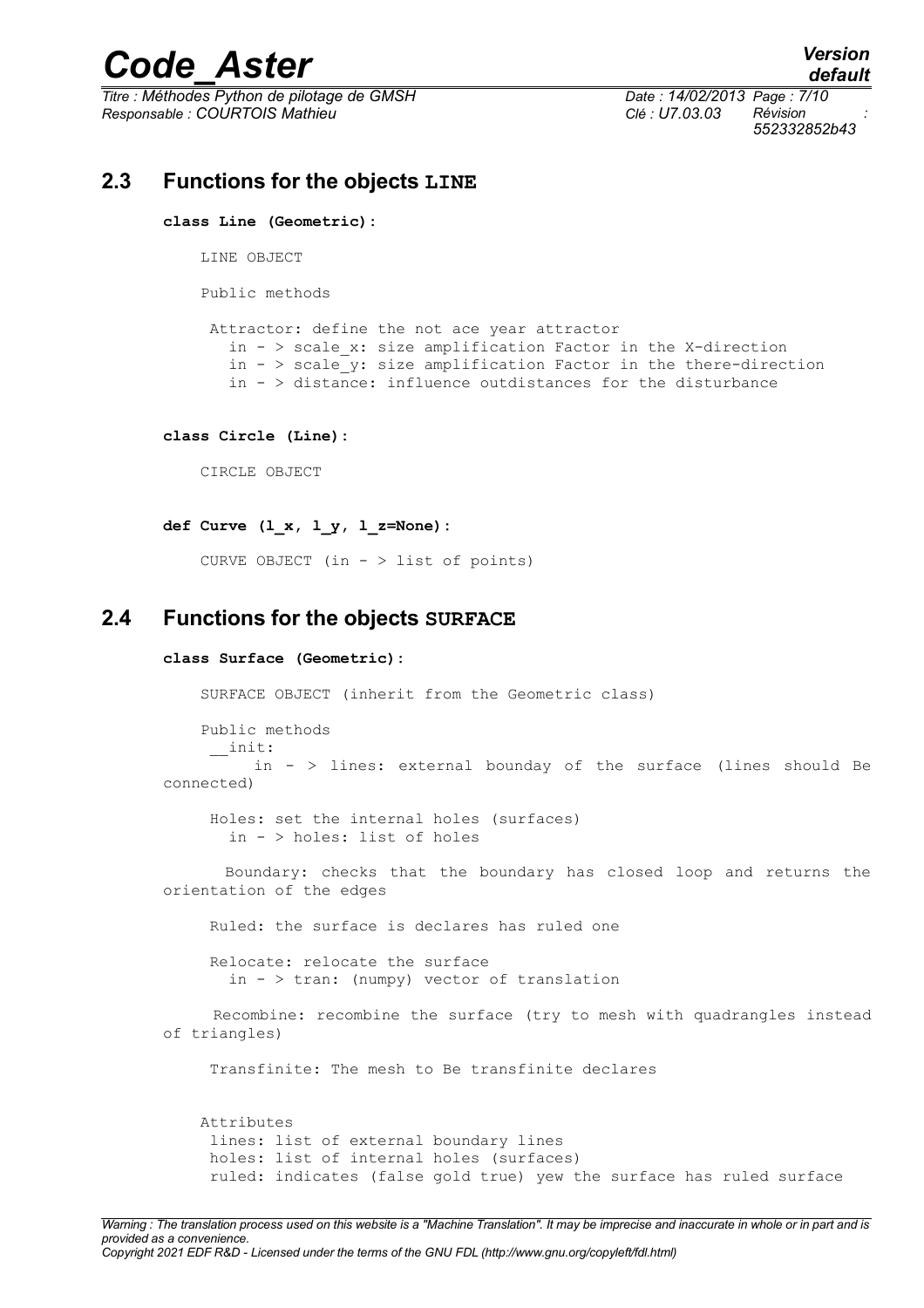*default*

 $\overline{T}$ *Titre : Méthodes Python de pilotage de GMSH Responsable : COURTOIS Mathieu Clé : U7.03.03 Révision :*

| Date: 14/02/2013 Page: 8/10 |              |
|-----------------------------|--------------|
| Clé : U7.03.03              | Révision     |
|                             | 552332852b43 |

 loops: list of boundary (external and internal) loops (computed when meshing)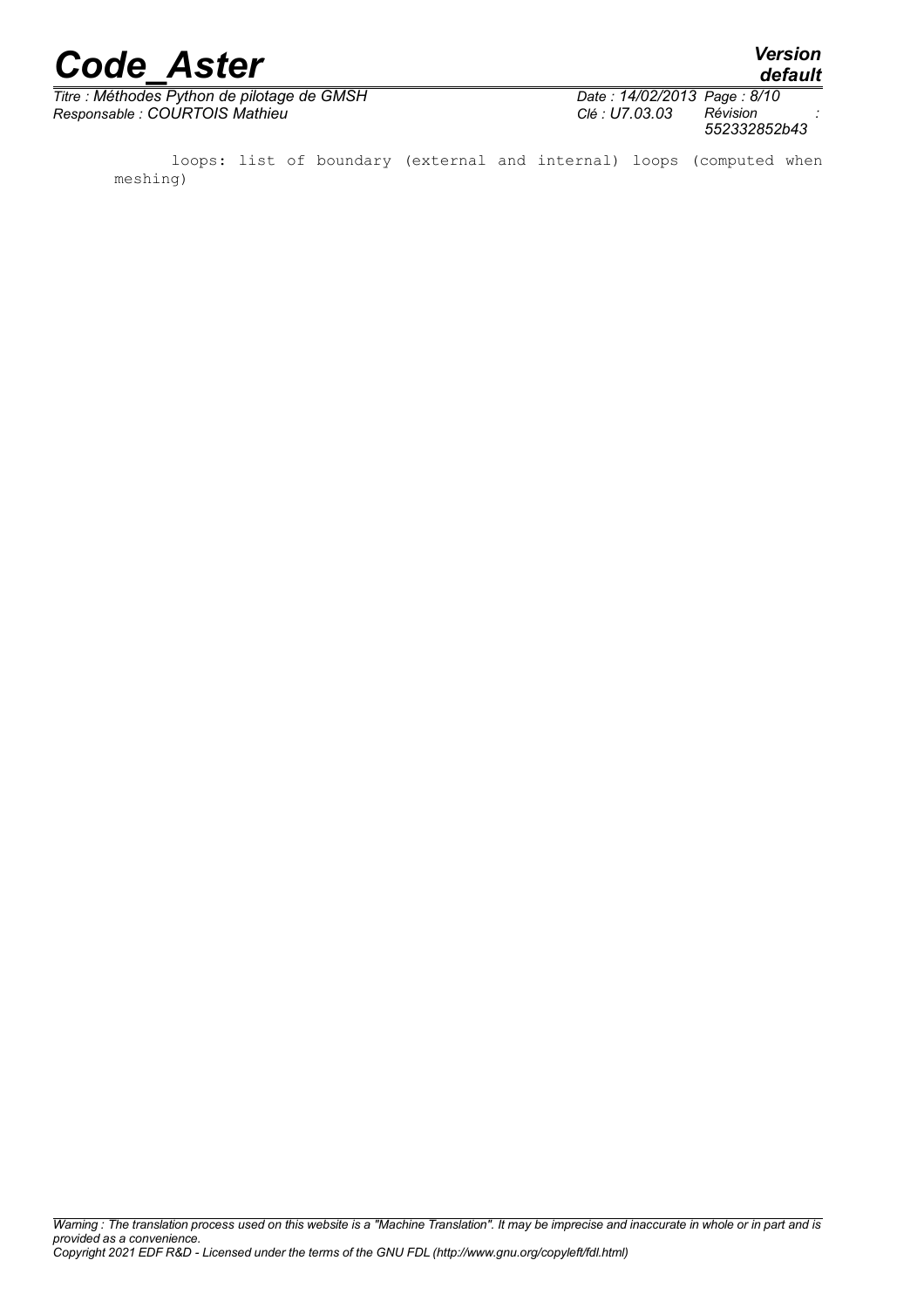*Titre : Méthodes Python de pilotage de GMSH Date : 14/02/2013 Page : 9/10 Responsable : COURTOIS Mathieu Clé : U7.03.03 Révision :*

*default 552332852b43*

### **2.5 Functions for the operations on the grids**

```
class Mesh_Descriptor:
```

```
 Attributes 
       relation Another mesh descriptor provides the mesh parameters
       parameters dictionary of the mesh parameters
                          size Not size
                          transfinite Transfinite mesh (0 gold 1)
                             number Number of elements along has line
(transfinite)
                                   progression Progression of element size
(transfinite)
                          recombine Recombine mesh gold not
      Specific access:
       md.parameter name = xxx - > the relation is destroyed (set to None)
       xxx = md.parameter name - > yew there has relation, the effective
                                    parameter is looked for recursively
      Deep copying: relation is set to the model instead of has true Copy
class Mesh:
  def init (coil, algorithm = 2, gmsh=' gmsh'):
   def Physical (coil, name, *l_obj): creation of Physical (GMSH object)
   def Save (coil, file = 'fort.geo'): save the geo file
   def View (coil): launch GMSH with the current geo file
   def Create (coil, file = 'fort.19'): save the geo file and create the msh
file
  def Name (coil, MY, CREA GROUP NO ) : create the group ma and/or the
group_no
   def LIRE_GMSH (coil,
    UNITE GMSH = 19,
    UNITE MAILLAGE = 20,
    MODI\_\overline{Q}UAD = 'NOT',
    CREA GROUP NO = 'YES' ) :
  Reading of the grid (format Aster) starting from its definition (format sup qmsh)
  UNITE GMSH = logical Number of unit for the file msh
  UNITE_MAILLAGE = logical Number of unit for the file e-mail
  MODI QUAD = 'YES' if line->quad, 'NOT' if not
```
CREA GROUP NO = 'YES' if they are created GROUP NO, 'NOT' if not

#### **2.6 Functions for the geometrical transformations**

```
def VectorProduct (U, v):
def VectorNorm (U):
class Rotation:
```
*Warning : The translation process used on this website is a "Machine Translation". It may be imprecise and inaccurate in whole or in part and is provided as a convenience.*

*Copyright 2021 EDF R&D - Licensed under the terms of the GNU FDL (http://www.gnu.org/copyleft/fdl.html)*